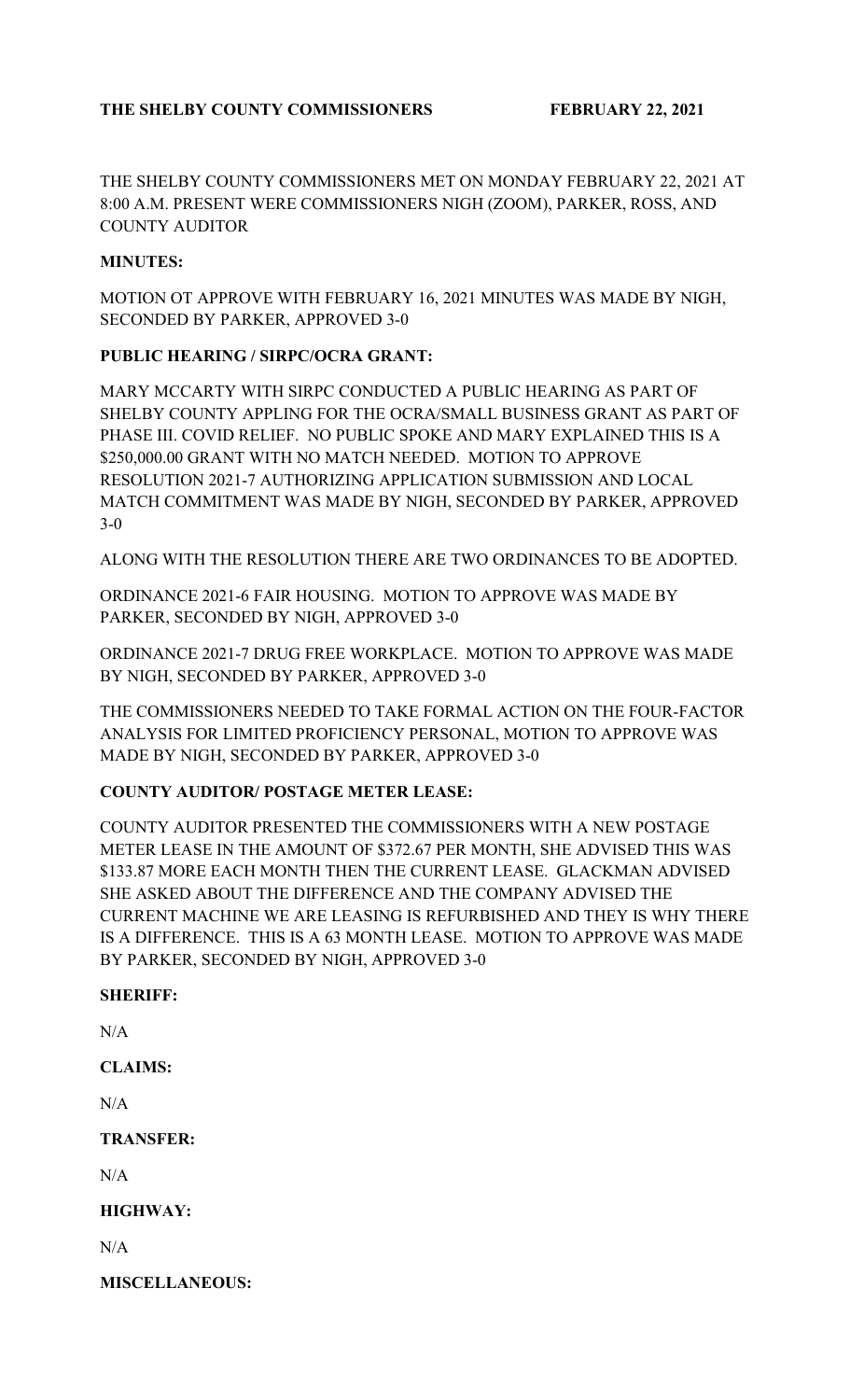### **DON PARKER/ HB 1381 SOLAR POWER:**

PARKER ADVISED THERE HAD BEEN AN UPDATE ON HB1381. THIS BILL PASSED THE HOUSE AND WILL NOW BE FORWARDED TO THE SENATE. PARKER IS ADVISING PEOPLE TO GET A HOLD OF THEIR SENATORS AND LET THEM KNOW HOW YOU FEEL ABOUT THIS BILL. THIS WAS INFORMATION ONLY; NO ACTION WAS NEEDED.